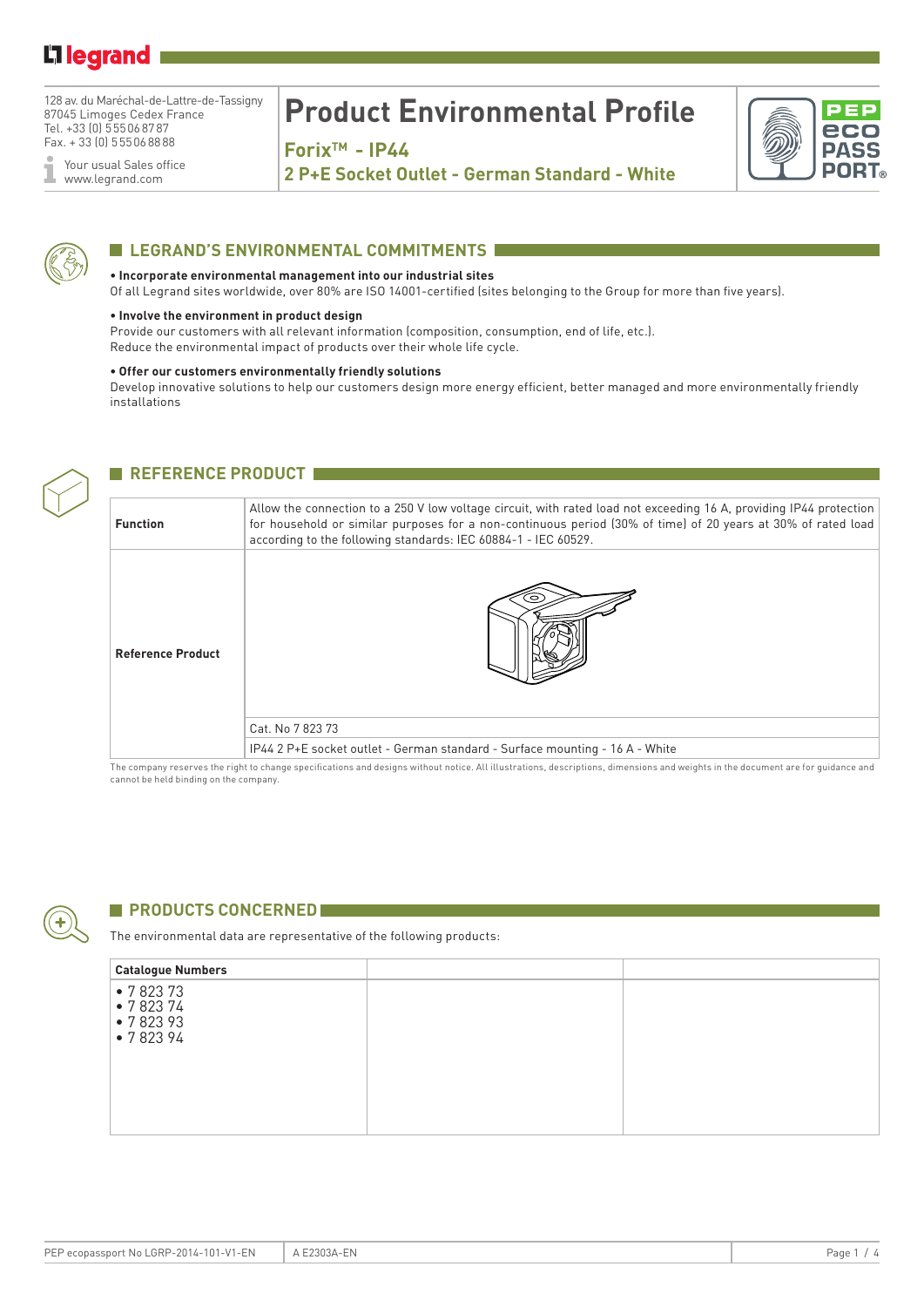128 av. du Maréchal-de-Lattre-de-Tassigny 87045 Limoges Cedex France Tel. +33 (0) 555068787 Fax. + 33 (0) 555068888

Your usual Sales office I www.legrand.com

# **Product Environmental Profile**

**ForixTM IP44**



**2 P+E Socket Outlet - German Standard - White**



### **CONSTITUENT MATERIALS**

This Reference Product contains no substances prohibited by the regulations applicable at the time of its introduction to the market. It does not contain substances covered by the RoHS Directive (2002/95/EC and its revision 2011/65/EC). It contains none of the 138 substances in the candidate list of the REACH regulation dated 19/12/2012.

| Total weight of<br><b>Reference Product</b> | 121 g (with unit packaging) |                       |       |                          |      |  |  |  |
|---------------------------------------------|-----------------------------|-----------------------|-------|--------------------------|------|--|--|--|
| Plastics as % of weight                     |                             | Metals as % of weight |       | Packaging as % of weight |      |  |  |  |
| ABS                                         | 66.9%                       | Copper alloys         | 6.7%  | <b>PE</b>                | 4.5% |  |  |  |
| <b>SBS</b>                                  |                             | <b>8.6 %   Steel</b>  | 4.2%  | <b>PP</b>                | 0.6% |  |  |  |
| PP                                          | 6.2%                        |                       |       |                          |      |  |  |  |
| PC                                          | 1.6%                        |                       |       |                          |      |  |  |  |
| PA                                          | 0.7%                        |                       |       |                          |      |  |  |  |
|                                             |                             |                       |       |                          |      |  |  |  |
|                                             |                             |                       |       |                          |      |  |  |  |
| <b>Total plastics</b>                       | 84.0%                       | <b>Total metals</b>   | 10.9% | <b>Total packaging</b>   | 5.1% |  |  |  |

Estimated recycled material content: 7 % of weight.



Б

#### **MANUFACTURE**

This Reference Product comes from a site that has received ISO 14001 certification.

#### **N** DISTRIBUTION

Products are distributed from logistics centres located with a view to optimize transport efficiency. The Reference Product is therefore transported over an average distance of 1405 km, by road from our warehouse to the local point of distribution into the market in Europe excluding France.

Packaging is compliant with european directive 2004/12/EC concerning packaging and packaging waste. At the packaging end of life, its recycliabilty rate is of 89% (in % of packaging weight).



#### **N** INSTALLATION

Installation components not delivered with the product are not taken into account.



#### **N** USE *DETERMINE* **Servicing and maintenance:**

Under normal conditions of use, this type of product requires no servicing or maintenance.

#### **Consumable:**

No consumables are necessary to use this type of product.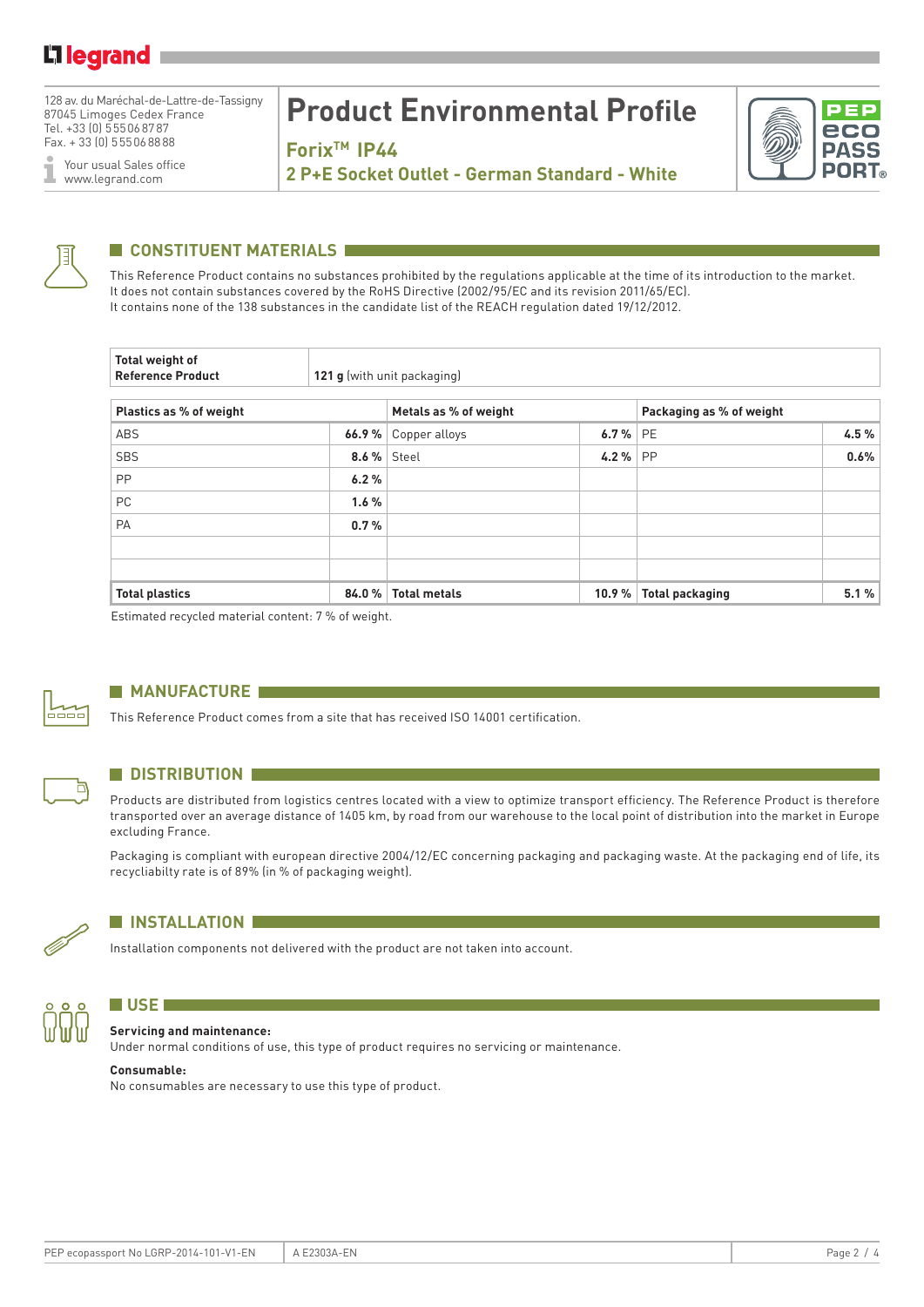## **Lilegrand**

128 av. du Maréchal-de-Lattre-de-Tassigny 87045 Limoges Cedex France Tel. +33 (0) 555068787 Fax. + 33 (0) 555068888

Your usual Sales office Ĩ www.legrand.com

## **Product Environmental Profile**

**ForixTM IP44**



**2 P+E Socket Outlet - German Standard - White**



### **END OF LIFE**

Development teams integrate product end-of-life factors in the design phase. Dismantling and sorting of components or materials is made as easy as possible with a view to recycling or failing that, another form of reuse.

#### **• Recyclability rate:**

Calculated using the method described in technical report IEC/TR 62635, the recyclability rate of the product is estimated at 88 %. This value is based on data collected from a technological channel using industrial procedures. It does not pre-validate the effective use of this channel for end-of-life electrical and electronic products. Separated into:

- plastic materials (excluding packaging) : 72 %
- metal materials (excluding packaging) : 11 %
- packaging (all types of materials) : 5 %



### **ENVIRONMENTAL IMPACTS**

The evaluation of environmental impacts examines the stages of the Reference Product life cycle: manufacturing, distribution, installation, use and end-of-life. It is representative from products marketed and used in Europe excluding France. The following modelling elements were taken into account:

| Manufacture         | Unit packaging taken into account. As required by the «PEP ecopassport» programme all transport for the manufacturing<br>of the Reference Product, including materials and components, has been taken in account                                                                                                                                                                                                              |
|---------------------|-------------------------------------------------------------------------------------------------------------------------------------------------------------------------------------------------------------------------------------------------------------------------------------------------------------------------------------------------------------------------------------------------------------------------------|
| <b>Distribution</b> | Transport between the last Group distribution centre and an average delivery to the sales area.                                                                                                                                                                                                                                                                                                                               |
| <b>Installation</b> | Installation components not delivered with the product are not taken into account.                                                                                                                                                                                                                                                                                                                                            |
| Use                 | • Under normal conditions of use, this type of product requires no servicing or maintenance.<br>• No consumables are necessary to use this type of product<br>• Product category: passive product.<br>• Use scenario: no continuous operation for 20 years at 30 % of rated load, during 30 % of the time. This modelling duration<br>does not constitute a minimum durability requirement.<br>• Electricity (Europe) - 2005. |
| End of life         | In view of the data avalaible on the date of creation of the document, and in accordance with the requirements of the PCR<br>of the «PEP ecopassport» programme, transport of the Reference Product by road only once, over a distance of 1000 km,<br>to a processing site at end of life was counted.                                                                                                                        |
| Software used       | EIME V5 and its database «Legrand-2012-10-31 version 3» made from the data base «CODDE-2012-07».                                                                                                                                                                                                                                                                                                                              |